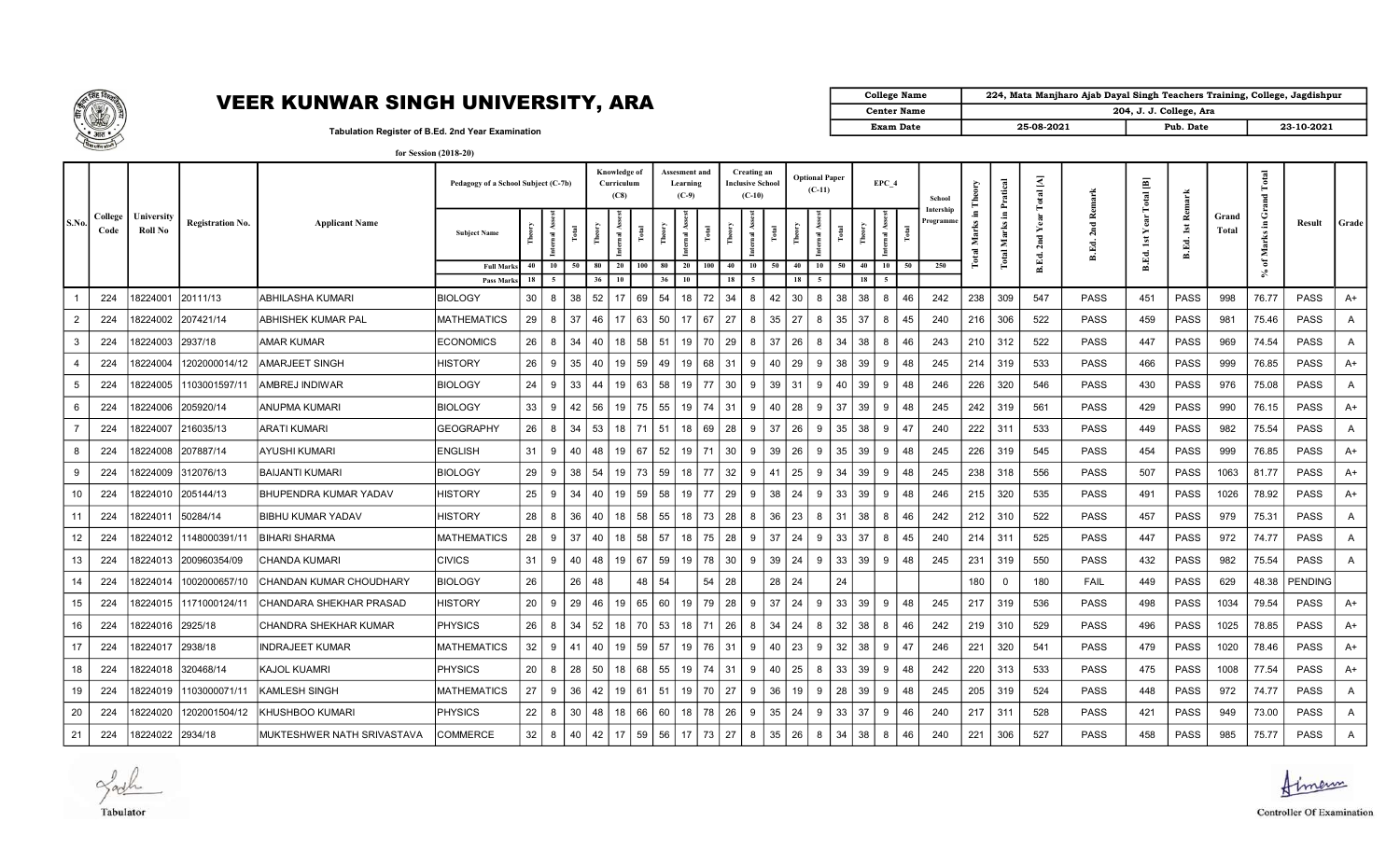

## VEER KUNWAR SINGH UNIVERSITY, ARA  $\Box$

| College Name       | 224, Mata Manjharo Ajab Dayal Singh Teachers Training, College, Jagdishpur |                         |            |
|--------------------|----------------------------------------------------------------------------|-------------------------|------------|
| <b>Center Name</b> |                                                                            | 204, J. J. College, Ara |            |
| <b>Exam Date</b>   | 25-08-2021                                                                 | Pub. Date               | 23-10-2021 |

Tabulation Register of B.Ed. 2nd Year Examination

| for Session (2018-20) |  |
|-----------------------|--|
|-----------------------|--|

|       |                 |                       |                         |                         | Pedagogy of a School Subject (C-7b) |          |                        |          | Knowledge of<br>Curriculum<br>(C8) |                 | Assesment and<br>Learning<br>$(C-9)$ |         |          | Creating an<br><b>Inclusive School</b><br>$(C-10)$ |          | <b>Optional Paper</b><br>$(C-11)$ |    | EPC 4                |    | School               |                 | Pratical    | $\rm Total\,[A]$ |                        | $\operatorname{{\sf Total}}$ [B] | Remark      |                | $\overline{a}$    |             |              |
|-------|-----------------|-----------------------|-------------------------|-------------------------|-------------------------------------|----------|------------------------|----------|------------------------------------|-----------------|--------------------------------------|---------|----------|----------------------------------------------------|----------|-----------------------------------|----|----------------------|----|----------------------|-----------------|-------------|------------------|------------------------|----------------------------------|-------------|----------------|-------------------|-------------|--------------|
| S.No. | College<br>Code | University<br>Roll No | <b>Registration No.</b> | <b>Applicant Name</b>   | <b>Subject Name</b>                 |          | al As                  |          |                                    | Ĕ               | nal As                               |         | Ĕ        |                                                    |          | 로                                 |    |                      |    | Intership<br>rogramm | Æ,<br>Σ<br>otal | л.<br>Marks | 2nd              | Rema<br>2nd<br>E.<br>ഛ | ear<br>➤<br>š                    | is<br>B.Ed. | Grand<br>Total | ت<br>.≡<br>2<br>Σ | Result      | Grade        |
|       |                 |                       |                         |                         | <b>Full Mark</b><br>Pass Marks      | 40<br>18 | <b>10</b><br>50<br>- 5 | 80<br>36 | 20<br>10                           | 100<br>80<br>36 | 20<br>10                             | 100     | 40<br>18 | 10<br>50<br>-5                                     | 40<br>18 | 10                                | 50 | 40<br>10<br>18<br>-5 | 50 | 250                  |                 | Total       | B.Ed.            |                        | B.Ed.                            |             |                | ិ                 |             |              |
| 22    | 224             | 18224023              | 2929/18                 | (UMAR VIMAL             | CIVICS                              | 31       | 8<br>39                | 44       | 18                                 | 62<br>60        | 18                                   | 78      | 34       | 42<br>R                                            | 26       | 8                                 | 34 | 38                   | 46 | 242                  | 233             | 310         | 543              | PASS                   | 430                              | <b>PASS</b> | 973            | 74.85             | <b>PASS</b> | A            |
| 23    | 224             | 18224024              | 2931/18                 | KUMARI ARTI SUMAN       | <b>HISTORY</b>                      | 27       | 10 <sup>°</sup><br>37  | 40       | 18                                 | 58<br>55        | 19                                   | 74      | 29       | 39<br>10 <sup>°</sup>                              | 23       | 9                                 | 32 | 39<br>9              | 48 | 245                  | 213             | 320         | 533              | <b>PASS</b>            | 488                              | <b>PASS</b> | 1021           | 78.54             | <b>PASS</b> | $A+$         |
| 24    | 224             | 18224025              | 209038/14               | KUMARI PRIYANKA CHOUBEY | <b>CHEMISTRY</b>                    | 28       | 9<br>37                | 44       | 19                                 | 63<br>43        | 19                                   | 62      | 30       | 39<br>9                                            | 22       | 9                                 | 31 | 39<br>9              | 48 | 245                  | 206             | 319         | 525              | PASS                   | 444                              | PASS        | 969            | 74.54             | <b>PASS</b> | A            |
| 25    | 224             | 18224026              | 2926/18                 | KUMUD RANJAN            | <b>PHYSICS</b>                      | 22       | 9<br>31                | 44       | 19                                 | 63<br>55        | 19                                   | 74      | 27       | 36<br>9                                            | 23       | 9                                 | 32 | 38<br>9              | 47 | 245                  | 209             | 319         | 528              | PASS                   | 452                              | PASS        | 980            | 75.38             | <b>PASS</b> | A            |
| 26    | 224             | 18224027              | 2928/18                 | KUNDAN KR JAISWAL       | MATHEMATICS                         | 31       | 9<br>40                | 52       | 19                                 | 71<br>58        |                                      | 19 77   | 34       | 43<br>9                                            | 24       | 9                                 | 33 | 39<br>9              | 48 | 246                  | 238             | 320         | 558              | PASS                   | 498                              | <b>PASS</b> | 1056           | 81.23             | <b>PASS</b> | A+           |
| 27    | 224             | 8224028               | 2939/18                 | MADAN KUMAR             | <b>CIVICS</b>                       | 19       | 28<br>9                | 42       | 19                                 | 61<br>51        | 19                                   | 70      | 29       | 38<br>9                                            | 20       | 9                                 | 29 | 39<br>9              | 48 | 245                  | 200             | 319         | 519              | <b>PASS</b>            | 471                              | PASS        | 990            | 76.15             | <b>PASS</b> | A+           |
| 28    | 224             | 18224030              | 1155000219/11           | MD AFROZ                | <b>COMMERCE</b>                     | 28       | 37<br>-9               | 42       | 19                                 | 61<br>42        | 19                                   | 61      | 29       | 38<br><b>q</b>                                     | 21       | -9                                | 30 | 39<br>Q              | 48 | 246                  | 201             | 320         | 521              | PASS                   | 468                              | <b>PASS</b> | 989            | 76.08             | <b>PASS</b> | A+           |
| 29    | 224             | 18224031              | 20080431                | <b>MD SHAHANSHAH</b>    | COMMERCE                            | 38       | 9<br>47                | 48       | 19                                 | 55<br>67        |                                      | 19   74 | 30       | 39<br>9                                            | 26       | 9                                 | 35 | 39<br>9              | 48 | 245                  | 236             | 319         | 555              | <b>PASS</b>            | 502                              | <b>PASS</b> | 1057           | 81.31             | <b>PASS</b> | $A+$         |
| 30    | 224             | 18224032              | 200803144               | <b>MD SHAKIR</b>        | <b>COMMERCE</b>                     | 36       | 9<br>45                | 50       | 19                                 | 69<br>53        | 19                                   | 72      | 29       | 38<br>9                                            | 25       | 9                                 | 34 | 38<br>9              | 47 | 244                  | 231             | 318         | 549              | <b>PASS</b>            | 500                              | <b>PASS</b> | 1049           | 80.69             | <b>PASS</b> | $A+$         |
| 31    | 224             | 18224033              | 220827/14               | MUKESH KUMAR CHOUDHARY  | <b>GEOGRAPHY</b>                    | 26       | 9<br>35                | 48       | 19                                 | 67<br>48        | 19                                   | 67      | 31       | 40<br>9                                            | 26       | 8                                 | 34 | 39<br>9              | 48 | 246                  | 218             | 319         | 537              | PASS                   | 473                              | PASS        | 1010           | 77.69             | <b>PASS</b> | $A+$         |
| 32    | 224             | 8224034               | 200502831               | PANKAJ KUMAR TIWARI     | CHEMISTRY                           | 30       | 8<br>38                | 48       | 18                                 | 66<br>54        | 18                                   | 72      | 35       | 44<br>9                                            | 28       | 8                                 | 36 | 37<br>9              | 46 | 242                  | 232             | 312         | 544              | PASS                   | 506                              | PASS        | 1050           | 80.77             | <b>PASS</b> | A+           |
| 33    | 224             | 18224035              | 204860/14               | PAPPU KUMAR             | <b>HISTORY</b>                      | 23       | 9<br>32                | 50       | 19                                 | 52<br>69        | 19                                   | 71      | 31       | 40<br>-9                                           | 26       | 9                                 | 35 | 39<br>Q              | 48 | 245                  | 221             | 319         | 540              | <b>PASS</b>            | 456                              | <b>PASS</b> | 996            | 76.62             | <b>PASS</b> | $A+$         |
| 34    | 224             | 18224036              | 2942/18                 | PAPPU KUMAR             | <b>BIOLOGY</b>                      | 29       | 8<br>37                | 48       | 18                                 | 66<br>48        | 19                                   | 67      | 29       | 37<br>8                                            | 28       | 8                                 | 36 | 38<br>8              | 46 | 243                  | 220             | 312         | 532              | PASS                   | 482                              | <b>PASS</b> | 1014           | 78.00             | <b>PASS</b> | $A+$         |
| 35    | 224             | 18224037              | 1005000770/10           | IPRADEEP KUMAR          | <b>ECONOMICS</b>                    | 31       | 39<br>8                | 50       | 19                                 | 69<br>48        | 17                                   | 65      | 30       | 39<br>9                                            | 26       | 8                                 | 34 | 37<br>9              | 46 | 240                  | 222             | 310         | 532              | PASS                   | 460                              | PASS        | 992            | 76.31             | <b>PASS</b> | A+           |
| 36    | 224             | 18224039              | 2114191/13              | PRATIMA KUMARI          | <b>PHYSICS</b>                      | 28       | 8<br>36                | 46       | 18                                 | 64<br>49        | 17                                   | 66      | 27       | 35<br>8                                            | 20       | 8                                 | 28 | 38<br>8              | 46 | 242                  | 208             | 309         | 517              | <b>PASS</b>            | 423                              | <b>PASS</b> | 940            | 72.31             | <b>PASS</b> | $\mathsf{A}$ |
| 37    | 224             | 18224040              | 201460/13               | PRIYANKA KUMARI         | <b>MATHEMATICS</b>                  | 32       | 9<br>41                | 40       | 19                                 | 59<br>52        | 19                                   | 71      | 30       | 38<br>8                                            | 25       | 9                                 | 34 | 38<br>8              | 46 | 245                  | 217             | 317         | 534              | PASS                   | 451                              | <b>PASS</b> | 985            | 75.77             | <b>PASS</b> | A            |
| 38    | 224             | 8224041               | 301009/14               | PURUSHOTAM KUMAR        | <b>PHYSICS</b>                      | 25       | 8<br>33                | 46       | 18                                 | 64<br>49        | 18                                   | 67      | 31       | 39<br>8                                            | 20       | 8                                 | 28 | 38<br>8              | 46 | 242                  | 209             | 310         | 519              | PASS                   | 441                              | PASS        | 960            | 73.85             | <b>PASS</b> | $\mathsf{A}$ |
| 39    | 224             | 18224043              | 2788/13                 | RAJU KUMAR SINGH        | HISTORY                             | 20       | 9<br>29                | 54       | 18                                 | 72<br>51        | 18                                   | 69      | 24       | 33<br><b>q</b>                                     | 24       | 9                                 | 33 | 38                   | 46 | 240                  | 211             | 311         | 522              | <b>PASS</b>            | 457                              | <b>PASS</b> | 979            | 75.31             | <b>PASS</b> | $\mathsf{A}$ |
| 40    | 224             | 18224044              | 2936/18                 | RAM KISHUN KUMAR        | <b>MATHEMATICS</b>                  | 28       | 37<br>9                | 50       | 19                                 | 69<br>53        | 19                                   | 72      | 31       | 40<br>9                                            | 28       | 9                                 | 37 | 39<br>9              | 48 | 245                  | 229             | 319         | 548              | PASS                   | 480                              | <b>PASS</b> | 1028           | 79.08             | <b>PASS</b> | $A+$         |
| 41    | 224             | 18224045              | 205688/13               | RANJAN KUMAR GUPTA      | HISTORY                             | 31       | 9<br>40                | 56       | 19                                 | 75<br>56        | 19                                   | 75      | 33       | 42<br>9                                            | 28       | 9                                 | 37 | 39<br>9              | 48 | 245                  | 243             | 319         | 562              | PASS                   | 492                              | <b>PASS</b> | 1054           | 81.08             | <b>PASS</b> | A+           |
| 42    | 224             | 18224046              | 205690/13               | RANJAN KUMAR PRASAD     | <b>GEOGRAPHY</b>                    | 29       | 9<br>38                | 48       | 19                                 | 47<br>67        | 19                                   | 66      | 30       | 39<br>9                                            | 19       | 9                                 | 28 | 39<br>9              | 48 | 245                  | 212             | 319         | 531              | <b>PASS</b>            | 514                              | PASS        | 1045           | 80.38             | PASS        | $A+$         |

Jack Tabulator

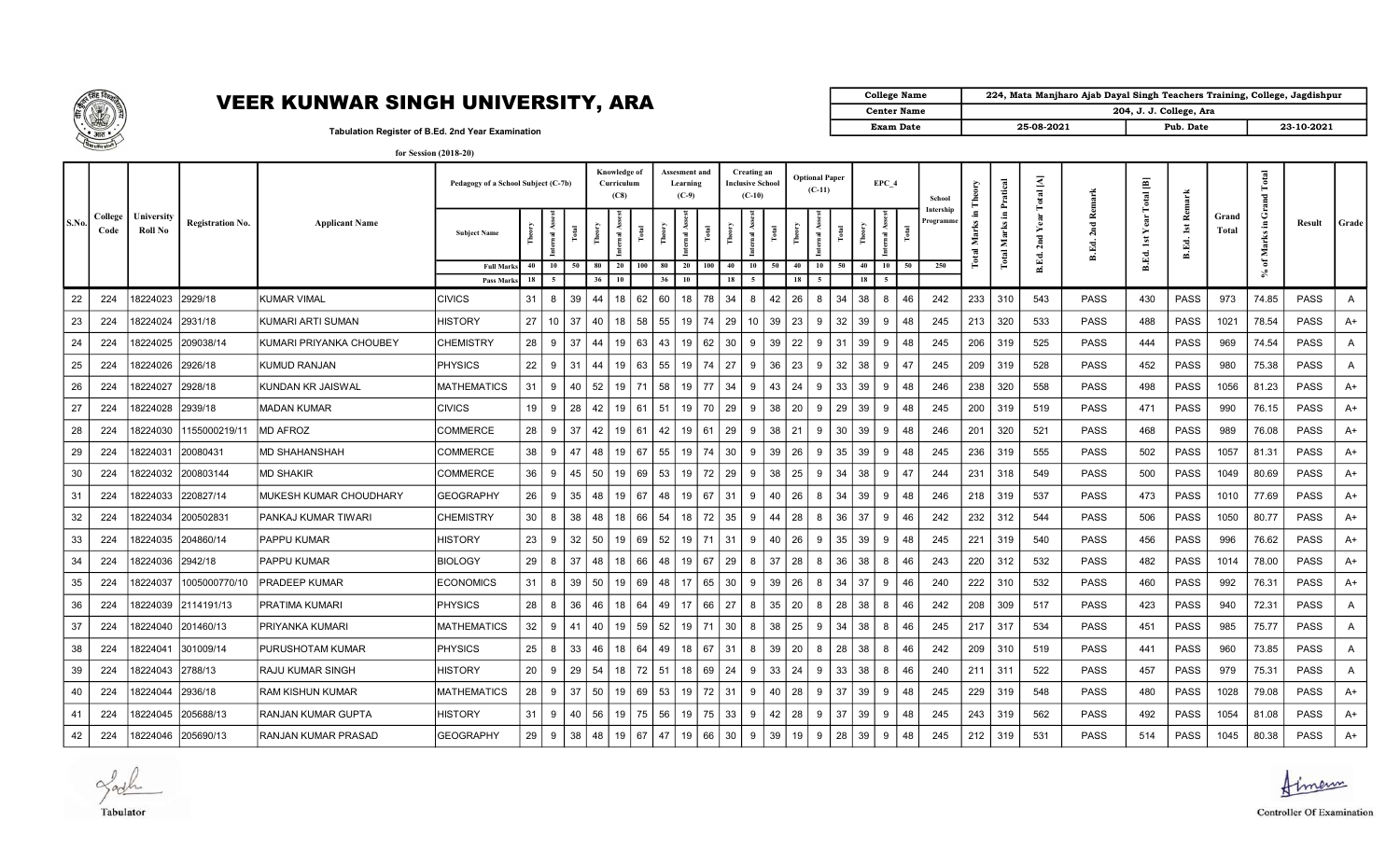

## VEER KUNWAR SINGH UNIVERSITY, ARA  $\Box$

| College Name       | 224, Mata Manjharo Ajab Dayal Singh Teachers Training, College, Jagdishpur |                         |            |
|--------------------|----------------------------------------------------------------------------|-------------------------|------------|
| <b>Center Name</b> |                                                                            | 204, J. J. College, Ara |            |
| <b>Exam Date</b>   | 25-08-2021                                                                 | Pub. Date               | 23-10-2021 |

Tabulation Register of B.Ed. 2nd Year Examination

| for Session (2018-20) |  |
|-----------------------|--|
|-----------------------|--|

|       |                 |                       |                         |                         | Pedagogy of a School Subject (C-7b) |          |                               |    | Knowledge of<br>Curriculum<br>(C8) |              |          | Assesment and<br>Learning<br>$(C-9)$ |     |          | Creating an<br><b>Inclusive School</b><br>$(C-10)$ |    | <b>Optional Paper</b><br>$(C-11)$ |                 |          | EPC 4    |    | School               | Ĕ                             | Pratical             | $\rm Total~[A]$ | Rema                         | $\operatorname{{\bf Total}}$ [B] | Remark                           |                | <sub>otal</sub><br>됩     |                |              |  |
|-------|-----------------|-----------------------|-------------------------|-------------------------|-------------------------------------|----------|-------------------------------|----|------------------------------------|--------------|----------|--------------------------------------|-----|----------|----------------------------------------------------|----|-----------------------------------|-----------------|----------|----------|----|----------------------|-------------------------------|----------------------|-----------------|------------------------------|----------------------------------|----------------------------------|----------------|--------------------------|----------------|--------------|--|
| S.No. | College<br>Code | University<br>Roll No | <b>Registration No.</b> | <b>Applicant Name</b>   | <b>Subject Name</b>                 |          | ÷.<br>$\overline{\mathbf{a}}$ |    |                                    | <b>Fotal</b> |          | $\overline{\mathbf{a}}$              |     |          | ĕ                                                  |    | rnal As                           |                 |          |          |    | Intership<br>rogramm | Æ.<br>Marks<br>$\overline{a}$ | Е.<br>Marks<br>Total | ➤<br>2nd        | 2 <sub>nd</sub><br>Ed.<br>ക് | Year<br><b>ist</b><br>B.Ed.      | $\mathop{\mathsf{Ist}}$<br>B.Ed. | Grand<br>Total | ම<br>-9<br>ks.<br>ä<br>ž | Result         | Grade        |  |
|       |                 |                       |                         |                         | <b>Full Marks</b>                   | 40       | 10                            | 50 | 80<br>20                           | 100          | 80       | 20                                   | 100 | 40       | 10                                                 | 50 | 40<br>10                          | 50              | 40       | 10       | 50 | 250                  |                               |                      | B.Ed.           |                              |                                  |                                  |                | ិ៍                       |                |              |  |
| 43    |                 |                       | 1105000913/11           | <b>RANJEET KUMAR</b>    | Pass Marks<br><b>CIVICS</b>         | 18<br>29 | 9                             | 38 | 36<br>10<br>40<br>19               | 59           | 50       | <b>10</b><br>19                      | 69  | 18<br>30 | 9                                                  | 39 | 18<br>22<br>9                     | 31              | 18<br>38 | -9       | 47 | 245                  |                               | 319                  | 528             | <b>PASS</b>                  | 472                              | <b>PASS</b>                      | 1000           | 76.92                    | PASS           | $A+$         |  |
|       | 224             | 8224048               |                         |                         |                                     |          |                               |    |                                    |              |          |                                      |     |          |                                                    |    |                                   |                 |          |          |    |                      | 209                           |                      |                 |                              |                                  |                                  |                |                          |                |              |  |
| 44    | 224             | 8224049               | 1140/02                 | RATESH BAHADUR SINGH    | <b>HISTORY</b>                      | 26       | 9                             | 35 | 40                                 | 59<br>19     | 48       | 19                                   | 67  | 27       | 9                                                  | 36 | 21<br>9                           | 30              | 39       | 9        | 48 | 246                  | 201                           | 320                  | 521             | PASS                         | 475                              | <b>PASS</b>                      | 996            | 76.62                    | <b>PASS</b>    | A+           |  |
| 45    | 224             | 8224050               | 1002001539              | <b>RENU KUMARI</b>      | <b>ENGLISH</b>                      | 36       | 8                             | 44 | 52                                 | 70<br>18     | 57       | 18                                   | 75  | 32       | 9                                                  | 41 | 28<br>-9                          | 37              | 38       | 9        | 47 | 240                  | 243                           | 311                  | 554             | <b>PASS</b>                  | 470                              | <b>PASS</b>                      | 1024           | 78.77                    | <b>PASS</b>    | $A+$         |  |
| 46    | 224             | 8224051               | 2932/18                 | ROHIT RANJAN SHARNA     | <b>CIVICS</b>                       | 30       | 9                             | 39 | 45                                 | 18<br>63     | 50       | 18                                   | 68  | 31       | 9                                                  | 40 | 25<br>9                           | 34              | 38       | 9        | 47 | 240                  | 219                           | 312                  | 531             | <b>PASS</b>                  | 453                              | PASS                             | 984            | 75.69                    | <b>PASS</b>    | A            |  |
| 47    | 224             | 8224052               | 200903320/19            | ROHIT UTPAL             | <b>MATHEMATICS</b>                  | 31       | 8                             | 39 | 42<br>18                           | 60           | 49       | 18                                   | 67  | 31       | 8                                                  | 39 | 22<br>8                           | 30 <sup>°</sup> | 38       | 8        | 46 | 242                  | 213                           | 310                  | 523             | <b>PASS</b>                  | 461                              | <b>PASS</b>                      | 984            | 75.69                    | <b>PASS</b>    | A            |  |
| 48    | 224             | 8224054               | 2006041092              | <b>DINESH DAS</b>       | HISTORY                             | 19       | 9                             | 28 | 44                                 | 62<br>18     | 46       | 18                                   | 64  | 22       | 8                                                  | 30 | 26<br>8                           | 34              |          | 8        | 8  | 242                  | 157                           | 311                  | 468             | <b>PROMOTED</b>              | 76                               | PASS                             | 544            | 41.84                    | <b>PENDING</b> |              |  |
| 49    | 224             | 8224054               | 2943/18                 | SHWETA KUMARI           | <b>HISTORY</b>                      | 30       | 8                             | 38 | 50                                 | 18<br>68     | 53       | 18                                   | 71  | 32       | 8                                                  | 40 | 26<br>8                           | 34              |          | 8        | 8  | 242                  | 191                           | 310                  | 501             | <b>PROMOTED</b>              | 76                               | PASS                             | 577            | 44.38                    | PENDING        |              |  |
| 50    | 224             | 8224055               | 2930/18                 | SONI KUMARI             | <b>PHYSICS</b>                      | 24       | 9                             | 33 | 57                                 | 76<br>19     | 52       | 19                                   | 71  | 31       | 9                                                  | 40 | 24<br>-9                          | 33              | 38       | q        | 47 | 245                  | 226                           | 319                  | 545             | <b>PASS</b>                  | 506                              | <b>PASS</b>                      | 1051           | 80.85                    | <b>PASS</b>    | $A+$         |  |
| 51    | 224             | 8224056               | 125300999/12            | SONU PRADHAN            | <b>MATHEMATICS</b>                  | 31       | 9                             | 40 | 44                                 | 18<br>62     | 53       | 18                                   | 71  | 33       | 9                                                  | 42 | 27<br>9                           | 36              | 37       | 8        | 45 | 240                  | 225                           | 311                  | 536             | <b>PASS</b>                  | 463                              | <b>PASS</b>                      | 999            | 76.85                    | <b>PASS</b>    | $A+$         |  |
| 52    | 224             | 8224058               | 1203002009/12           | VINAY KUMAR RAM         | <b>CHEMISTRY</b>                    | 20       | 9                             | 29 | 40<br>18                           | 58           | 48       | 17                                   | 65  | 25       | 8                                                  | 33 | 23<br>9                           | 32              | 38       | 8        | 46 | 242                  | 194                           | 311                  | 505             | PASS                         | 473                              | <b>PASS</b>                      | 978            | 75.23                    | <b>PASS</b>    | A            |  |
| 53    | 224             | 8224061               | 213268/14               | KUMARI PREMLATA         | PHYSICS                             | 28       | 8                             | 36 | 52                                 | 70<br>18     | 52       | 18                                   | 70  | 31       | 8                                                  | 39 | 26<br>8                           | 34              | 38       |          | 46 | 242                  | 227                           | 310                  | 537             | PASS                         | 462                              | PASS                             | 999            | 76.85                    | <b>PASS</b>    | $A+$         |  |
| 54    | 224             | 8224062               | 212259/13               | MANISH KUMAR            | <b>MATHEMATICS</b>                  | 37       | 9                             | 46 | 52                                 | 19<br>71     | 48       | 19                                   | 67  | 27       | 9                                                  | 36 | 20<br>9                           | 29              | 39       | <b>Q</b> | 48 | 248                  | 223                           | 322                  | 545             | <b>PASS</b>                  | 464                              | <b>PASS</b>                      | 1009           | 77.62                    | <b>PASS</b>    | A+           |  |
| 55    | 224             | 8224042               | 218731/14               | RAKESH KUMAR            | <b>PSS-17</b>                       | 28       | 9                             | 37 | 50<br>19                           | 69           | 54       | 19                                   | 73  | 28       | 9                                                  | 37 | 20<br>9                           | 29              | 39       | 9        | 48 | 245                  | 219                           | 319                  | 538             | <b>PASS</b>                  | 500                              | <b>PASS</b>                      | 1038           | 79.85                    | <b>PASS</b>    | $A+$         |  |
| 56    | 224             | 8224059               | 1102000256/11           | DHARMENDRA KUMAR        | <b>MATHEMATICS</b>                  | 24       | 9                             | 33 | 42                                 | 60<br>18     | 41       | 18                                   | 59  | 26       | 9                                                  | 35 | 19<br>9                           | 28              | 38       | q        | 47 | 240                  | 190                           | 312                  | 502             | PASS                         | 447                              | PASS                             | 949            | 73.00                    | <b>PASS</b>    | Α            |  |
| 57    | 224             | 8224060               | 1159000713/11           | <b>JAY PRAKRSH</b>      | <b>GEOGRAPHY</b>                    | 24       | 8                             | 32 | 42                                 | 60<br>18     | 43       | 18                                   | 61  | 23       | 9                                                  | 32 | 18<br>8                           | 26              | 38       | 9        | 47 | 241                  | 188                           | 311                  | 499             | <b>PASS</b>                  | 447                              | <b>PASS</b>                      | 946            | 72.77                    | <b>PASS</b>    | A            |  |
| 58    | 224             | 8224063               | 2945/18                 | MAKSUDAN KUMAR          | <b>PHYSICS</b>                      | 22       | 9                             | 31 | 50<br>19                           | 69           | 53       | 19                                   | 72  | 30       | 9                                                  | 39 | 25<br>9                           | 34              | 39       | 9        | 48 | 245                  | 219                           | 319                  | 538             | <b>PASS</b>                  | 447                              | <b>PASS</b>                      | 985            | 75.77                    | <b>PASS</b>    | $\mathsf{A}$ |  |
| 59    | 224             | 8224064               | 20072282                | MADHU GUPTA             | <b>HOME SCIENCE</b>                 | 31       | 9                             | 40 | 54                                 | 73<br>19     | 42       | 19                                   | 61  | 30       | 9                                                  | 39 | 21<br>9                           | 30              | 39       | 9        | 48 | 246                  | 217                           | 320                  | 537             | <b>PASS</b>                  | 500                              | <b>PASS</b>                      | 1037           | 79.77                    | <b>PASS</b>    | $A+$         |  |
| 60    | 224             | 8224065               | 322320/14               | MD ISTEYAK ANSARI       | <b>CIVICS</b>                       | 27       | 9                             | 36 | 52                                 | 19<br>71     | 52       | 19                                   | 71  | 26       | 9                                                  | 35 | 23<br>9                           | 32              | 39       | <b>Q</b> | 48 | 245                  | 219                           | 319                  | 538             | PASS                         | 447                              | PASS                             | 985            | 75.77                    | <b>PASS</b>    | A            |  |
| 61    | 224             | 8224066               | 201829/13               | MD MAHTAB ALAM          | <b>COMMERCE</b>                     | 35       | 8                             | 43 | 54                                 | 72<br>18     | 47       | 18                                   | 65  | 30       | 8                                                  | 38 | 27<br>8                           | 35              | 38       | 8        | 46 | 242                  | 231                           | 310                  | 541             | PASS                         | 500                              | <b>PASS</b>                      | 1041           | 80.08                    | <b>PASS</b>    | A+           |  |
| 62    | 224             | 8224067               | 1203000324/12           | NAGMANI KUMAR           | HISTORY                             | 25       | 8                             | 33 | 48<br>17                           | 65           | 53       | 17                                   | 70  | 26       | 8                                                  | 34 | 24<br>8                           | 32              | 37       | 8        | 45 | 240                  | 213                           | 306                  | 519             | <b>PASS</b>                  | 500                              | <b>PASS</b>                      | 1019           | 78.38                    | <b>PASS</b>    | $A+$         |  |
| 63    | 224             | 8224070               | 1002000512/10           | <b>SONU KUMAR SINGH</b> | <b>MATHEMATICS</b>                  | 30       | 9                             | 39 | 56                                 | 19           | 75<br>53 | 19                                   | 72  | 35       | 9                                                  | 44 | 26<br>9                           | 35              | 39       | 9        | 48 | 245                  | 239                           | 319                  | 558             | <b>PASS</b>                  | 506                              | PASS                             | 1064           | 81.85                    | <b>PASS</b>    | $A+$         |  |

Jach Tabulator